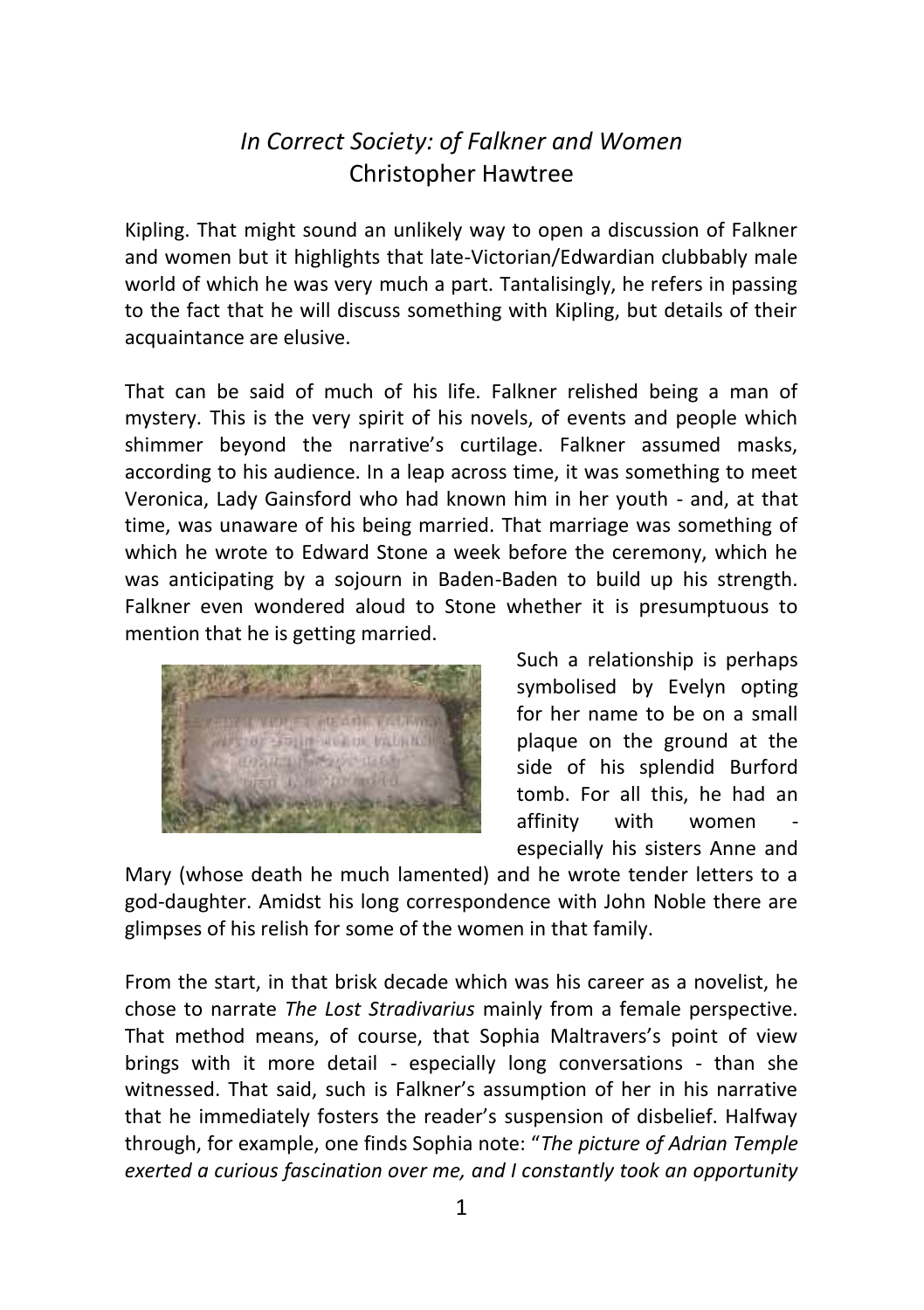*of studying it. It was, indeed, a beautiful work; and perhaps because John's recovery gave a more cheerful tone to my thoughts, or perhaps from the power of custom to dull even the keenest antipathies, I gradually got to lose much of the feeling of aversion which it had at first inspired. In time the unpleasant look grew less unpleasing, and I noticed more the beautiful oval of the face, the brown eyes, and the fine chiselling of the features. Sometimes, too, I felt a deep pity for so clever a gentleman who had died young, and whose life, were it ever so wicked, must have been also lonely and bitter. More than once I had been discovered by Mrs. Temple or Constance sitting looking at the picture, and they had gently laughed at me, saying that I had fallen in love with Adrian Temple*."

Soon after, the novel turns to the last night of John's undergraduate life, at which Sophia was not present but she describes in some detail the last meeting between John and Mr. Gaskell: "he held out his hand frankly, and his voice trembled a little as he spoke - partly perhaps from real emotion, but more probably from the feeling of reluctance which I have noticed men always exhibit to discovering any sentiment deeper than those usually deemed conventional in correct society".

That Sophia could not have known about this nuance of behaviour - John would not have told her of it - does not lessen the scene but, somehow, her observation adds to that unspoken world of suppressed feelings which forms a great part of Falkner's fiction. The closer one studies this novel, the more one realises that its antiquarian aspects work so well because they are at the service of something eternal.

What experience buttresses her observation soon after? "*Constance was entirely devoted to her lover; her life seemed wrapped up in his; she appeared to have no existence except in his presence. I can scarcely enumerate the reasons which prompted such thoughts, but during these months I sometimes found myself wondering if John still returned her affection as ardently as I knew had once been the case. I can certainly call to mind no single circumstance which could justify me in such a suspicion. He performed punctiliously all those thousand little acts of devotion which are expected of an accepted lover; he seemed to take pleasure in perfecting any scheme of enjoyment to amuse her; and yet the impressions grew in my mind that he no longer felt the same heart-whole love to her that she bore him, and that he had himself shown six months earlier*."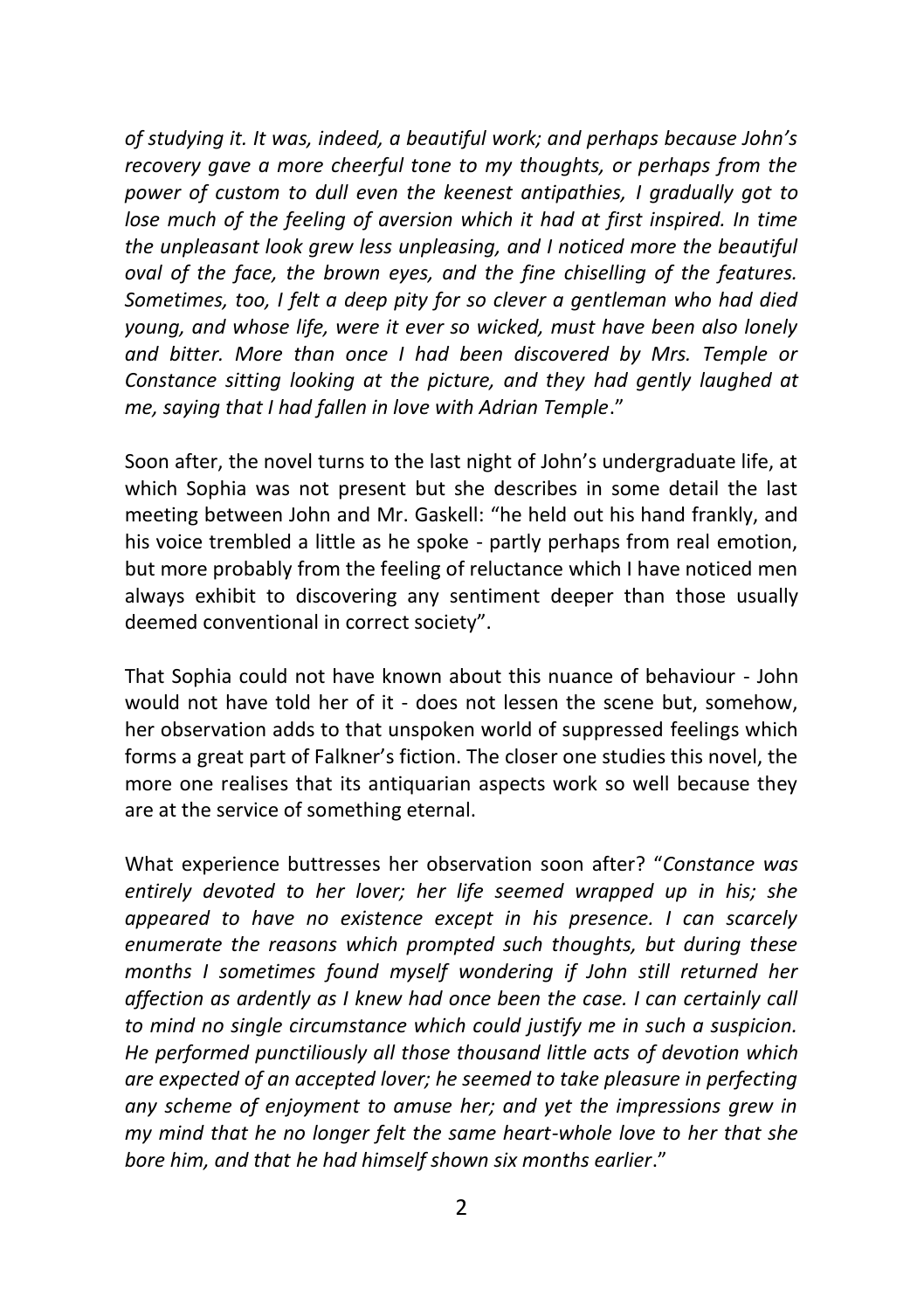Short as it is, *The Lost Stradivarius* comprises a large number of scenes, many told in a few words (such as journeys across Europe). It has a continually revealing edge, a succession of physical and emotional precipices. The same might be said - literally - of Falkner's next, bestknown novel *Moonfleet.* On publication in 1898, the *Spectator* remarked, "*in Moonfleet Mr. Falkner has given us what in the present writer's opinion is the best tale of fantastic adventure since Stevenson's pen was prematurely laid aside*". There is no doubt that on sea and land (and beneath the latter) it has fine, even chilling scenes (the crumbling coffins, the devilish jeweller); aha! a semi-colon heralds a condition, and in opting this time for an adventure novel, Falkner set himself the hardest of narrative methods: a series of events, one swift upon another, made all the more by his again opting for the first person. On the face of it, that might be the easiest point of view to adopt, one which he was able to mask in *The Lost Stradivarius*, but it can all too easily become limiting, suspense undermined by the inherent fact of survival, of a narrator needing to reach the final page.

In the case of *Moonfleet*, on a latest reading, this brings to the fore a distinct lack of women in a tale perforce taking place amidst that most incorrect of societies: smugglers. John's aunt is scarcely glimpsed, and much of his feelings for Grace have to be taken on trust. Only when he visits her in necessary disguise and she suggests that they take brief sanctuary in the garden is there a frisson which gives the scene such enduring forces that it hangs over John's protracted incarceration, a reason for him not to give up in despair at such moments as by that wall when Elzevir "put his hand upon my shoulder gently, and spoke with such an earnestness and pleading in his voice that one would have thought it was a woman rather than a great rough giant".

To be up against the odds is a theme, perhaps the dominant one, in Falkner's fiction. This is most finely wrought in *The Nebuly Coat*. The splendid opening chapter itself evokes Cullerne in such a way that its outward sleepiness is couched upon hints of the trouble ahead.

In approaching *The Nebuly Coat* from the perspective of the women within it is to bring a distinctly new vista upon a novel which yields so much upon every reading. Falkner's mind contains so much that others' cannot absorb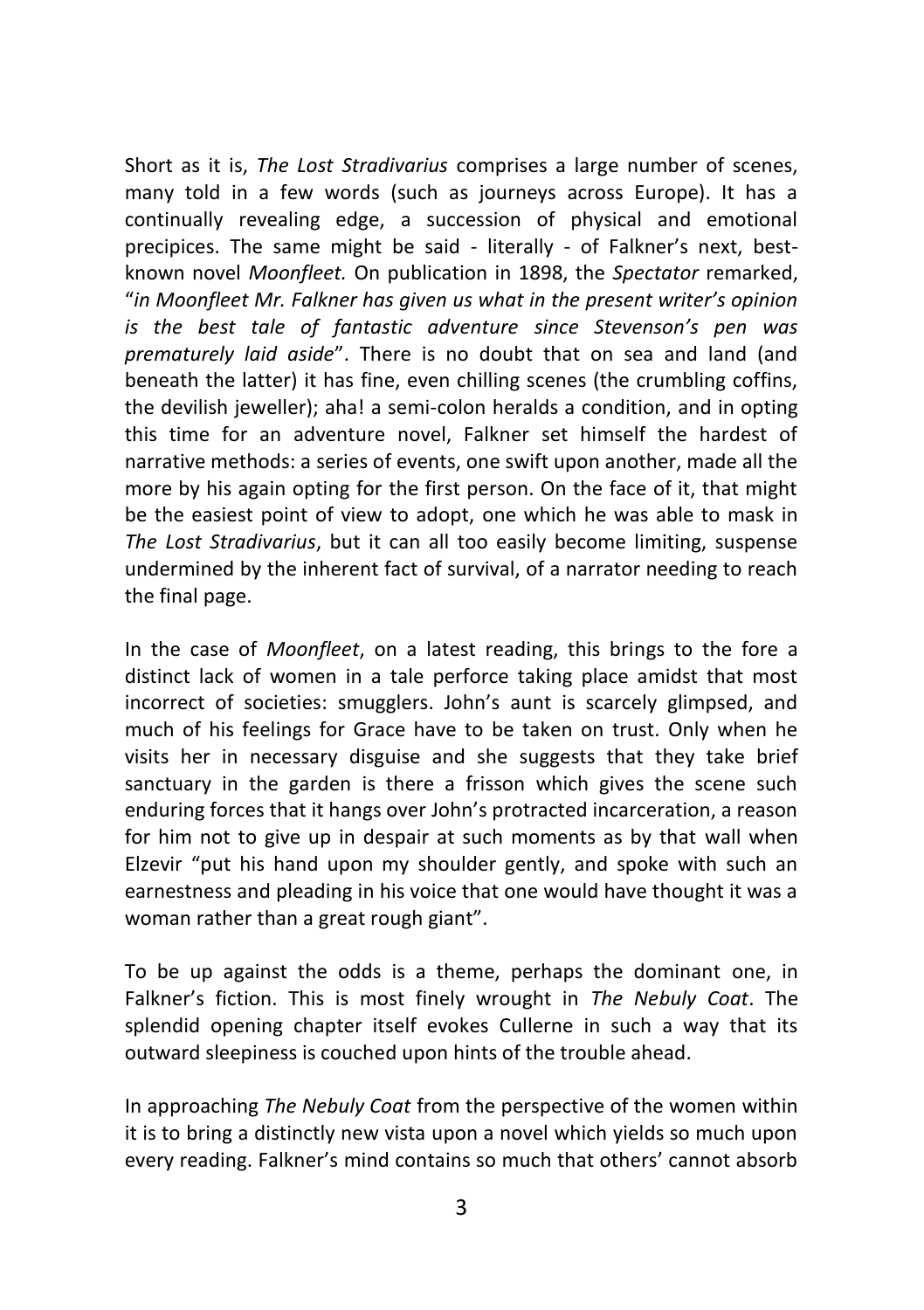all of it at a single sitting. With this, his longest novel (and again set in the past), he finally embraces a third-person, omniscient, even meditative narrator; what's more, women - alone, in a pair, or a group - occupy a significant proportion of its scenes; so much so that relations between the sexes, with all that entails, gain that generative aspect of the narrative previously lacking.

A satirical tone has also awoken, as one would expect from a writer whose life brought a bemused a view of everything around him. What better place to start than with this, a quarter of the way through the novel, when readers have met so many of Cullerne's inhabitants, and been given close descriptions of eighteen-year-old Anastasia and her aunt. The latter again takes herself off to the putatively worthy Dorcas Society, which in fact, in our contemporary demotic would be known as "stitch and bitch": *"Most of the members greeted her with a kind word, for even in a place where envy, hatred, 1919 edition*



*and malice walked the streets arm in arm from sunrise to sunset, Miss Euphemia had few enemies. Lying and slandering, and speaking evil of their fellows, formed a staple occupation of the ladies of Cullerne, as of many another small town; and to Miss Joliffe, who was foolish and old-fashioned enough to think evil of no one, it had seemed at first the only drawback of these delightful meetings that a great deal of such highly-spiced talk was to be heard at them. But even this fly was afterwards removed from the amber; for Mrs. Bulteel - the brewer's lady - who wore London dresses, and was the most fashionable person in Cullerne, proposed that some edifying book should be read aloud on Dorcas afternoons to the assembled workers. It was true that Mrs. Flint said she only did so because she thought she had a fine voice; but however that might be, she proposed it, and no one cared to run counter to her. So Mrs Bulteel read properly religious stories, of so touching a nature that an afternoon seldom passed without being herself dissolved in tears, and evoking sympathetic sniffs and sobs from such as wished to stand in her good books. If Miss Joliffe was not herself so easily moved by imaginary sorrow, she set it down to some lack of loving-*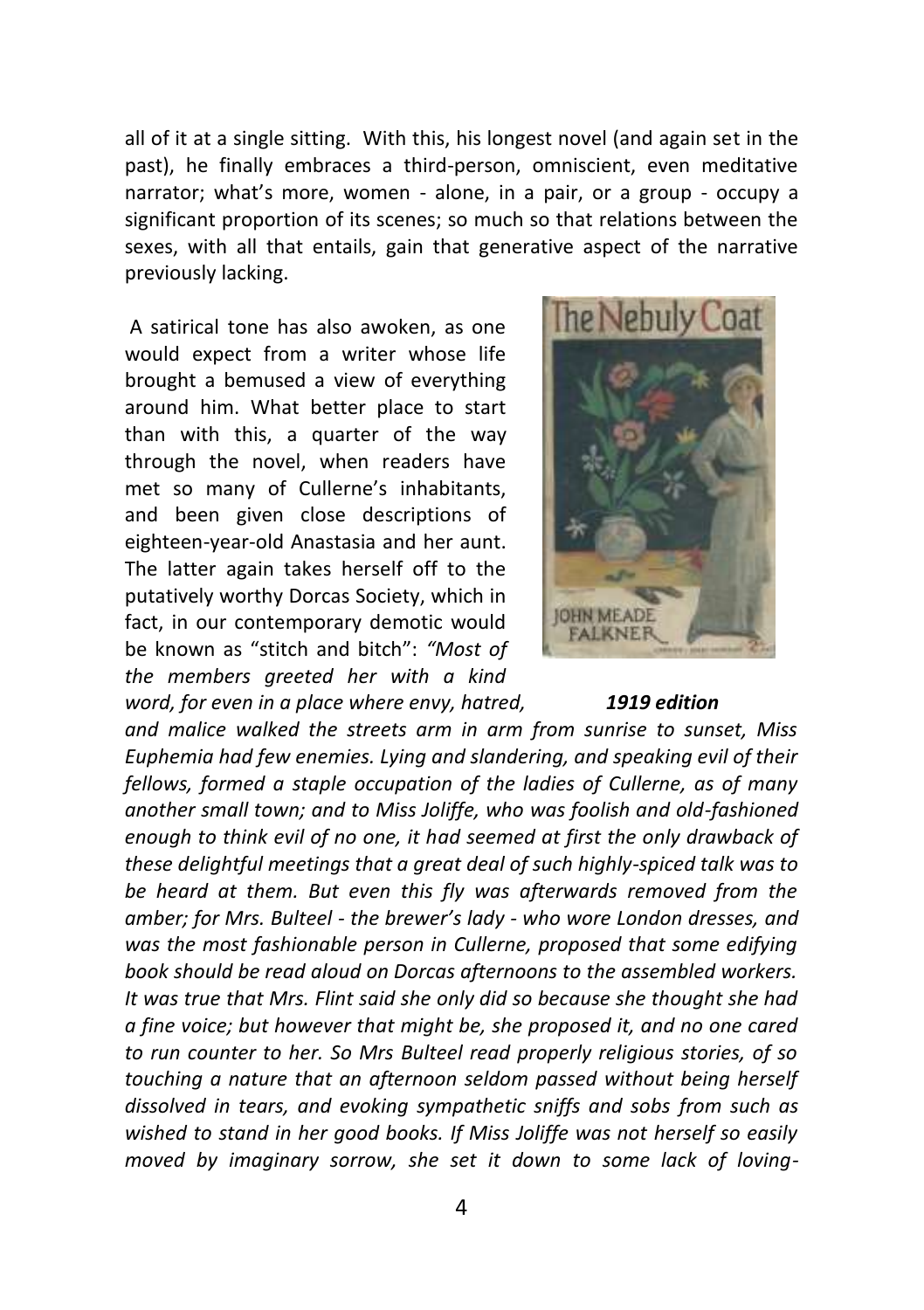*kindness in her own disposition, and mentally congratulated the others on their superior sensitiveness*."

To sit back after writing that paragraph, some 250 words, would bring any writer delight at having brought together - with so finely judged a rhythm whose conditions buttress assertions, its semi-colons dextrously deployed a diverse bunch whose members are each given, simultaneously, to derision and sycophancy (as in their attitude towards Mrs. Bulteel). Here, sufficiently detailed as to provide a persuasive conspectus upon the small town, is the backdrop against which Anastasia and her aunt act out a drama, much of whose origins lie in the-days-gone-by behaviour of another Sophia.

Come the mid-century of *The Nebuly Coat's* main narrative, there is in play three generations of women's attitudes. A paradox of which is that the youngest of them, Anastasia, despite her education and savvy, is in thrall to the Romance of an earlier era. (And, himself adroit at punctuation, Falkner has sport with her "*sigh of relief when the letter was finished, and read through it carefully, putting in commas and semicolons and colons at what she thought appropriate places. Such punctillo pleased her; it was, she considered, due from one who aspired to a literary style, and aimed at making a living by the pen. Though this was the first answer to a proposal that she had written on her own account, she was not altogether without practice in such matters, as she had composed others for her heroines who had found themselves in like position*".)

Turn the page from the Dorcas Society's meeting and, in contrast with that crowded room, one finds Anastasia alone, with *Northanger Abbey* - and, in an instant, "*such is the quickness of woman's wit*", she is able to judge that the stranger who has knocked upon the door of the lodging house is a gentleman, for all that "*there was about him a complete absence of personal adornment*".

Her calm in learning that the visitor is Lord Blandamer is in fine contrast with the account of his foreign exploits as imagined by the townsfolk; and, what's more, different from the seething relations between her and the hapless organist, Sharnall, who had, early on, exclaimed to her of fellowlodger Westray, "*why, you're as red as a turkey-cock. I believe he's been making love to you*."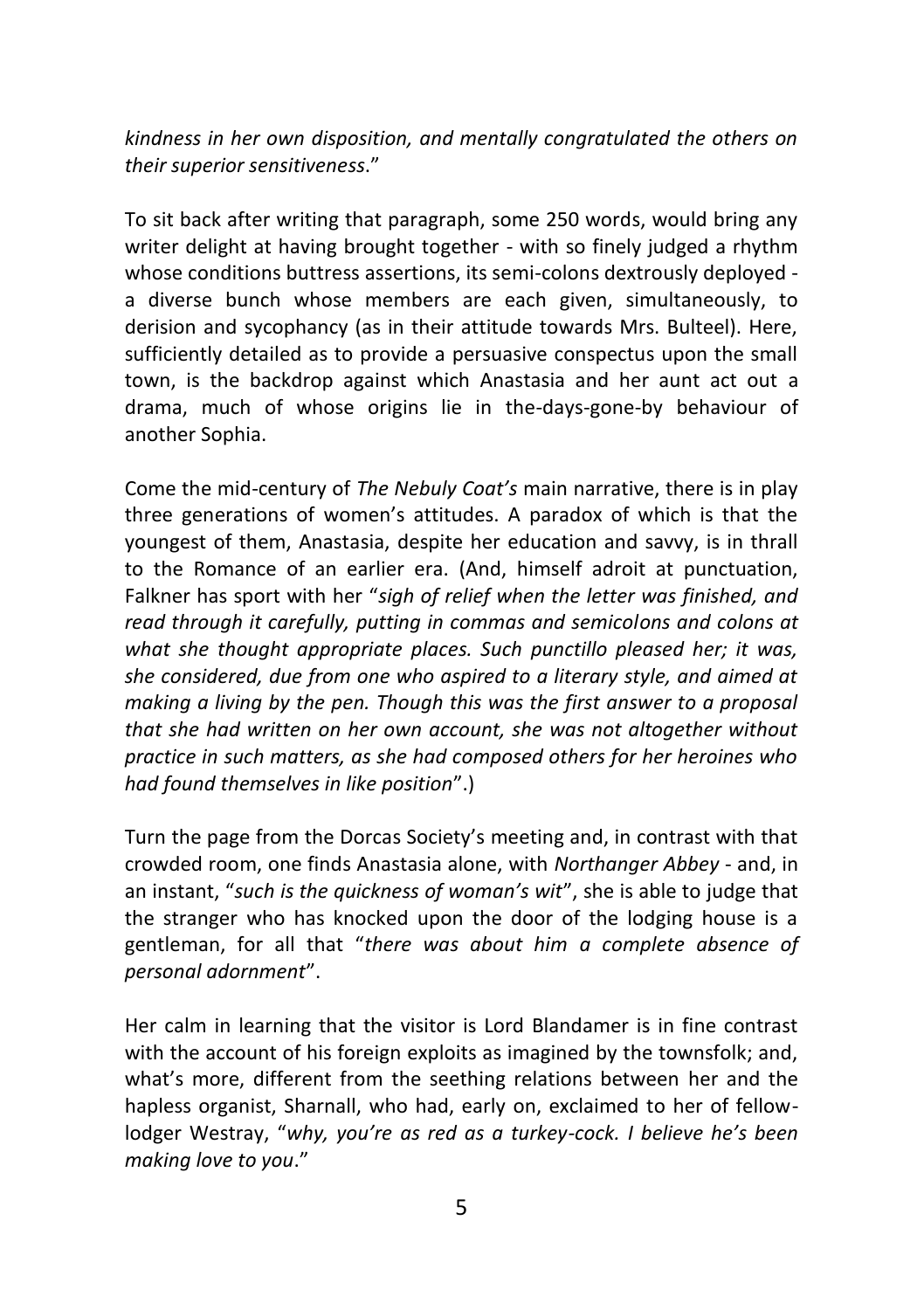Levels of society, and the gradations within them, recur, such as the prolonged reminiscence which Miss Joliffe delivers before the Bishop's lunchtime visit (a subject which, naturally, gives vent to women's townwide speculation unfettered by the decorum of a Dorcas meeting). *The Nebuly Coat* is a novel of abundance, written in, as the narrator terms it, "*the dark gorge of middle age*": a gorge which in fact sheds so much light upon human behaviour, a novel written at something of a clip, amidst much else, after his marriage. To posit biographical parallels is always a risk (think of the fool that Michael Shelden made of himself by suggesting that Graham Greene was the Brighton Trunk Murderer) but one cannot help but feel that this is a novel of wider experience than its predecessors. It was appreciated as such by E. M. Forster, who shared both of Falkner's publishers, and, equally steeped in Jane Austen, was brilliant at conveying women's point of view - and towards the end of his life again referred to *The Nebuly Coat* with reverence.

One might wonder what he - who depicted a clash between business and artistic life in *Howards End* - would have said had he and Falkner met. Women are to the fore in that novel, as is music, but it is his most schematic. *The Nebuly Coat* is more subtle. If Forster had written this paragraph, then it would have excited wider debate across a century and more: *"there are women who put marriage in the forefront of life, whose thoughts revolve constantly about it as a centre, and with whom an advantageous match, or, failing that, a match of some sort, is the primary object. There are others who regard marriage as an eventuality, to be contemplated without either eagerness or avoidance, to be accepted or declined as its circumstances may be favourable or unfavourable. Again, there are some who seem, even from youth, to resolutely eliminate wedlock from their thoughts, to permit themselves no mental discussion upon this subject. Though a man profess that he will never marry, experience has shown that his resolve is often subject to reconsideration. But with unmarrying women the case is different, and unmarried for the most part they remain, for man is often so weak-kneed a creature in matters of the heart, that he refrains from pursuing where where an unsympathetic attitude discourages pursuit. It may be that some of these women, also, would wish to reconsider their verdict, but find that they have reached an age when there is no place for repentance; yet, for the most part, woman's resolve upon such matters is more stable than man's, and*